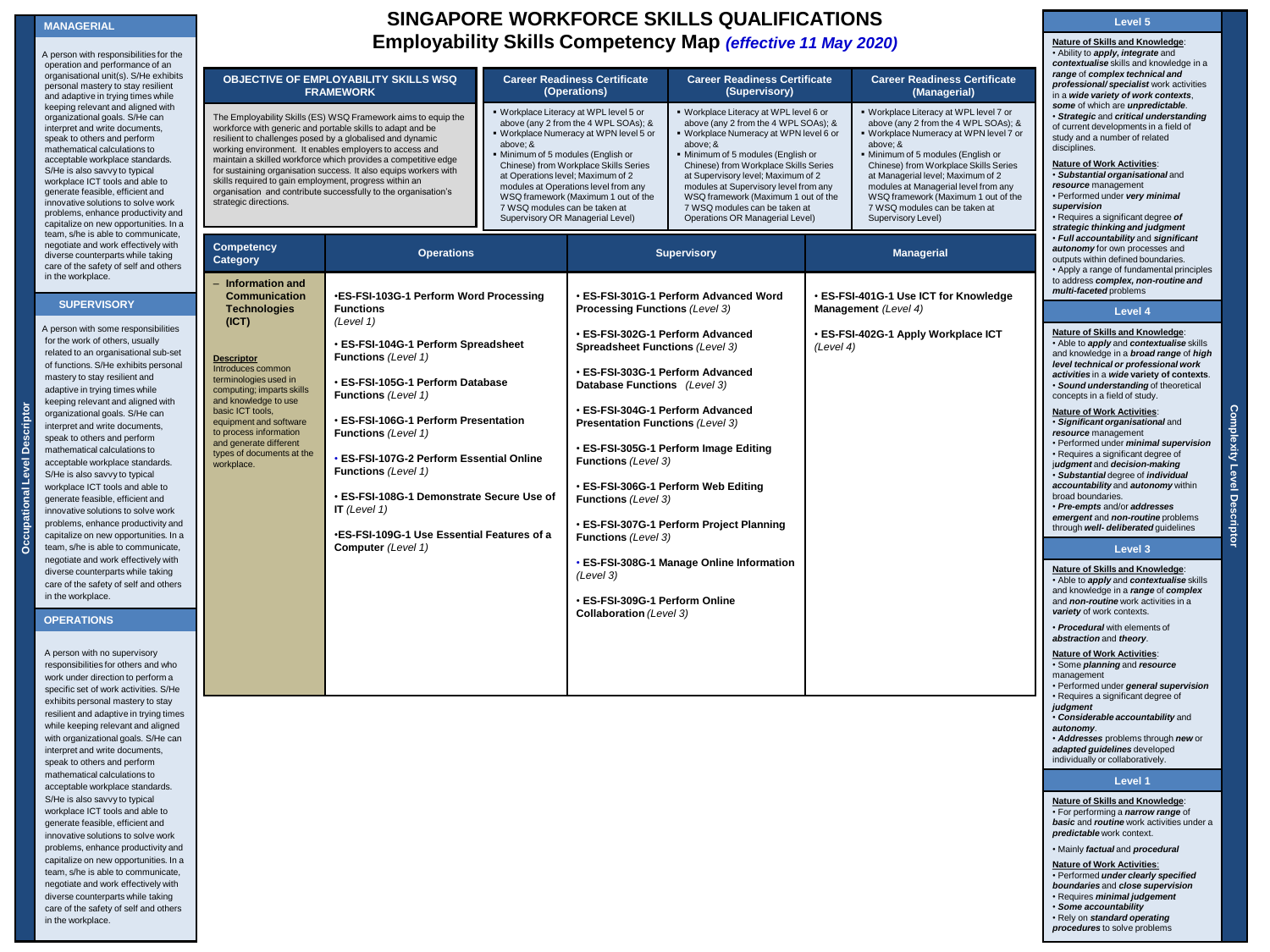### **MANAGERIAL**

A person with responsibilities for th operation and performance of an organisational unit(s). S/He exhibi personal mastery to stay resilient and adaptive in trying times while keeping relevant and aligned with organizational goals. S/He can interpret and write documents, speak to others and perform mathematical calculations to acceptable workplace standards. S/He is also savvy to typical workplace ICT tools and able to generate feasible, efficient and innovative solutions to solve work problems, enhance productivity and capitalize on new opportunities. In team, s/he is able to communicate, negotiate and work effectively with diverse counterparts while taking care of the safety of self and othe in the workplace.

## **SUPERVISORY**

A person with some responsibilities for the work of others, usually related to an organisational sub-s of functions. S/He exhibits person mastery to stay resilient and adaptive in trying times while keeping relevant and aligned with organizational goals. S/He can interpret and write documents, speak to others and perform mathematical calculations to acceptable workplace standards. S/He is also savvy to typical workplace ICT tools and able to generate feasible, efficient and innovative solutions to solve work problems, enhance productivity an capitalize on new opportunities. In team, s/he is able to communicate, negotiate and work effectively with diverse counterparts while taking care of the safety of self and other in the workplace.

## **OPERATIONS**

**Occupational Level Descriptor**

ŏ

്ദ് nal Lev

> A person with no supervisory responsibilities for others and who work under direction to perform a specific set of work activities. S/H exhibits personal mastery to stay resilient and adaptive in trying tim while keeping relevant and aligne with organizational goals. S/He ca interpret and write documents, speak to others and perform mathematical calculations to acceptable workplace standards. S/He is also savvy to typical workplace ICT tools and able to generate feasible, efficient and innovative solutions to solve work problems, enhance productivity and capitalize on new opportunities. In team, s/he is able to communicate, negotiate and work effectively with diverse counterparts while taking care of the safety of self and other in the workplace.

*20 Aug 2010 (Version 10)*

# **SINGAPORE WORKFORCE SKILLS QUALIFICATIONS Employability Skills Competency Map** *(effective 11 May 2020)*

| ۱e             |                                                                                                                                                                                                                                                                                                                                                                                                                                                                                                                                                            |                                                                                                                                                                                                                                                               |                               |                                                                                                                                                                                                                                                                                                                                                                                                                                                                                                                                                                                                                                                                                                                                                                                                                                                                                                                              |                                           |                                                                                                                                                                                                                                                                                                                                                                                              |                                                                                                                                                                                                                            | • Ability to <i>apply, integrate</i> and<br>contextualise skills and knowledge in a                                                                                                                                                                                                                                                                                                                                                                                                                                                                               |  |
|----------------|------------------------------------------------------------------------------------------------------------------------------------------------------------------------------------------------------------------------------------------------------------------------------------------------------------------------------------------------------------------------------------------------------------------------------------------------------------------------------------------------------------------------------------------------------------|---------------------------------------------------------------------------------------------------------------------------------------------------------------------------------------------------------------------------------------------------------------|-------------------------------|------------------------------------------------------------------------------------------------------------------------------------------------------------------------------------------------------------------------------------------------------------------------------------------------------------------------------------------------------------------------------------------------------------------------------------------------------------------------------------------------------------------------------------------------------------------------------------------------------------------------------------------------------------------------------------------------------------------------------------------------------------------------------------------------------------------------------------------------------------------------------------------------------------------------------|-------------------------------------------|----------------------------------------------------------------------------------------------------------------------------------------------------------------------------------------------------------------------------------------------------------------------------------------------------------------------------------------------------------------------------------------------|----------------------------------------------------------------------------------------------------------------------------------------------------------------------------------------------------------------------------|-------------------------------------------------------------------------------------------------------------------------------------------------------------------------------------------------------------------------------------------------------------------------------------------------------------------------------------------------------------------------------------------------------------------------------------------------------------------------------------------------------------------------------------------------------------------|--|
| ts             |                                                                                                                                                                                                                                                                                                                                                                                                                                                                                                                                                            | OBJECTIVE OF EMPLOYABILITY SKILLS WSQ<br><b>FRAMEWORK</b>                                                                                                                                                                                                     |                               | <b>Career Readiness Certificate</b><br><b>Career Readiness Certificate</b><br>(Operations)<br>(Supervisory)<br>. Workplace Literacy at WPL level 5 or<br>. Workplace Literacy at WPL level 6 or<br>above (any 2 from the 4 WPL SOAs); &<br>above (any 2 from the 4 WPL SOAs); &<br>. Workplace Numeracy at WPN level 5 or<br>Workplace Numeracy at WPN level 6 or<br>above; &<br>· Minimum of 5 modules (English or<br>Minimum of 5 modules (English or<br>Chinese) from Workplace Skills Series<br>Chinese) from Workplace Skills Series<br>at Operations level; Maximum of 2<br>at Supervisory level; Maximum of 2<br>modules at Operations level from any<br>modules at Supervisory level from any<br>WSQ framework (Maximum 1 out of the<br>WSQ framework (Maximum 1 out of the<br>7 WSQ modules can be taken at<br>7 WSQ modules can be taken at<br>Supervisory OR Managerial Level)<br>Operations OR Managerial Level) |                                           |                                                                                                                                                                                                                                                                                                                                                                                              | <b>Career Readiness Certificate</b><br>(Managerial)                                                                                                                                                                        | range of complex technical and<br>professional/specialist work activities<br>in a wide variety of work contexts,                                                                                                                                                                                                                                                                                                                                                                                                                                                  |  |
| d<br>ı a       | The Employability Skills (ES) WSQ Framework aims to equip the<br>workforce with generic and portable skills to adapt and be<br>resilient to challenges posed by a globalised and dynamic<br>above; &<br>working environment. It enables employers to access and<br>maintain a skilled workforce which provides a competitive edge<br>for sustaining organisation success. It also equips workers with<br>skills required to gain employment, progress within an<br>organisation and contribute successfully to the organisation's<br>strategic directions. |                                                                                                                                                                                                                                                               |                               |                                                                                                                                                                                                                                                                                                                                                                                                                                                                                                                                                                                                                                                                                                                                                                                                                                                                                                                              |                                           | · Workplace Literacy at WPL level 7 or<br>above (any 2 from the 4 WPL SOAs); &<br>. Workplace Numeracy at WPN level 7 or<br>above; &<br>Minimum of 5 modules (English or<br>Chinese) from Workplace Skills Series<br>at Managerial level; Maximum of 2<br>modules at Managerial level from any<br>WSQ framework (Maximum 1 out of the<br>7 WSQ modules can be taken at<br>Supervisory Level) |                                                                                                                                                                                                                            | some of which are unpredictable.<br>· Strategic and critical understanding<br>of current developments in a field of<br>study and a number of related<br>disciplines.<br><b>Nature of Work Activities:</b><br>· Substantial organisational and<br>resource management<br>· Performed under very minimal<br>supervision<br>· Requires a significant degree of<br>strategic thinking and judgment                                                                                                                                                                    |  |
| Э.<br>rs       | Competency<br>Category                                                                                                                                                                                                                                                                                                                                                                                                                                                                                                                                     | <b>Operations</b>                                                                                                                                                                                                                                             |                               |                                                                                                                                                                                                                                                                                                                                                                                                                                                                                                                                                                                                                                                                                                                                                                                                                                                                                                                              | <b>Supervisory</b>                        |                                                                                                                                                                                                                                                                                                                                                                                              | <b>Managerial</b>                                                                                                                                                                                                          | · Full accountability and significant<br>autonomy for own processes and<br>outputs within defined boundaries.<br>• Apply a range of fundamental principles                                                                                                                                                                                                                                                                                                                                                                                                        |  |
|                | <b>PERSONAL</b><br><b>MANAGEMENT</b><br><b>AND</b>                                                                                                                                                                                                                                                                                                                                                                                                                                                                                                         | .ES-PMD-101G-1 Develop Personal<br>Effectiveness at Operations Level (Level 1)                                                                                                                                                                                |                               | ·ES-PMD-301G-1 Develop Personal<br>3)                                                                                                                                                                                                                                                                                                                                                                                                                                                                                                                                                                                                                                                                                                                                                                                                                                                                                        | Effectiveness at Supervisory Level (Level | 4)                                                                                                                                                                                                                                                                                                                                                                                           | · ES-PMD-401G-1 Develop Personal<br>Effectiveness at Managerial Level (Level                                                                                                                                               | to address complex, non-routine and<br>multi-faceted problems                                                                                                                                                                                                                                                                                                                                                                                                                                                                                                     |  |
| et<br>al       | <b>DEVELOPMENT</b><br><b>SKILLS (PMD)</b><br><b>Descriptor</b><br>Develops personal<br>mastery competence to<br>stay resilient and adaptive<br>in trying times while<br>keeping relevant and<br>aligned with<br>organizational goals                                                                                                                                                                                                                                                                                                                       | • ES-PMD-102G-1 Maintain Personal<br>Presentation and Employability at<br><b>Operations Level (Level 1)</b><br>· ES-PMD-103G-1 Apply Emotional<br><b>Competence to Manage Self at the</b><br>Workplace (Level 1)<br>· ES-PMD-104G-1 Adapt to Change (Level 1) |                               | · ES-PMD-302G-1 Maintain Personal<br>Presentation and Employability at<br>Supervisory Level (Level 3)<br>· ES-PMD-303G-1 Apply Emotional<br><b>Competence to Manage Self and Team</b><br>(Level 3)<br>· ES-PMD-304G-1 Foster Team Adaptability<br>(Level 3)                                                                                                                                                                                                                                                                                                                                                                                                                                                                                                                                                                                                                                                                  |                                           | · ES-PMD-501G-1 Develop Professional<br>Image and Competence to Achieve<br>Personal Career Goals (Level 5)<br>· ES-PMD-403G-1 Apply Emotional<br>Competence to Manage Self and Others in<br>a Business Context (Level 4)<br>· ES-PMD-404G-1 Contribute Towards a<br>Learning Organisation (Level 4)<br>· ES-PMD-405G-1 Manage Workplace                                                      |                                                                                                                                                                                                                            | Level 4<br>Nature of Skills and Knowledge:<br>. Able to <i>apply</i> and <i>contextualise</i> skills<br>and knowledge in a broad range of high<br>level technical or professional work<br>activities in a wide variety of contexts.<br>· Sound understanding of theoretical<br>concepts in a field of study.<br><b>Nature of Work Activities:</b><br>· Significant organisational and<br>resource management<br>· Performed under minimal supervision<br>• Requires a significant degree of<br>judgment and decision-making<br>· Substantial degree of individual |  |
| d<br>۱a<br>Э,  | ANALYTICAL,<br>·ES-ACE-101G-1 Demonstrate Initiative &<br><b>CONCEPTUAL AND</b><br>Enterprising Behaviors (Level 1)<br><b>EVALUATIVE</b><br><b>SKILLS (ACE)</b>                                                                                                                                                                                                                                                                                                                                                                                            |                                                                                                                                                                                                                                                               | Enterprise in Teams (Level 3) |                                                                                                                                                                                                                                                                                                                                                                                                                                                                                                                                                                                                                                                                                                                                                                                                                                                                                                                              | · ES-ACE-301G-1 Foster Initiative &       |                                                                                                                                                                                                                                                                                                                                                                                              | Challenges with Resilience (Level 4)<br>•ES-ACE-401G-1 Support the<br>Establishment of a Framework for<br>Initiative and Enterprise (Level 4)                                                                              | accountability and autonomy within<br>broad boundaries.<br>· Pre-empts and/or addresses<br>emergent and non-routine problems<br>through well- deliberated guidelines<br>Level 3<br>Nature of Skills and Knowledge:<br>. Able to <i>apply</i> and <i>contextualise</i> skills<br>and knowledge in a range of complex<br>and <i>non-routine</i> work activities in a<br>variety of work contexts.<br>· Procedural with elements of<br>abstraction and theory.                                                                                                       |  |
| rs             | <b>Descriptor</b><br>Develops ability to<br>generate feasible, efficient<br>and innovative solutions<br>to solve work problems,                                                                                                                                                                                                                                                                                                                                                                                                                            | • ES-ACE-102G-1 Solve Problems & Make<br>Decisions at Operations Level (Level 1)<br>. MF-PIM-102E-1 Perform Basic Productivity<br>Practices (Level 1)                                                                                                         |                               | • ES-ACE-302G-1 Solve Problems & Make<br>Decisions at Supervisory Level (Level 3)<br>· MF-COM-303E-1 Supervise Work<br>Improvement Processes (Level 3)                                                                                                                                                                                                                                                                                                                                                                                                                                                                                                                                                                                                                                                                                                                                                                       |                                           | (Level 5)                                                                                                                                                                                                                                                                                                                                                                                    | · ES-ACE-402G-1 Solve Problems & Make<br>Decisions at Managerial Level (Level 4)<br>· ES-ACE-501G-1 Apply Systems Thinking<br>in Problem Solving & Decision Making                                                         |                                                                                                                                                                                                                                                                                                                                                                                                                                                                                                                                                                   |  |
| es<br>d        | enhance productivity and<br>capitalize on new<br>opportunities                                                                                                                                                                                                                                                                                                                                                                                                                                                                                             | · MF-COM-101C-2 Apply 5S Techniques<br>(Level 1)<br>. MF-COM-102C-1 Apply Quality Systems<br>(Level 1)                                                                                                                                                        |                               | Procedures (Level 3)                                                                                                                                                                                                                                                                                                                                                                                                                                                                                                                                                                                                                                                                                                                                                                                                                                                                                                         | . MF-COM-301C-1 Supervise Quality         |                                                                                                                                                                                                                                                                                                                                                                                              | · MF-COM-403C-1 Manage Process<br>Improvement (Level 4)<br>• MF-COM-401C-1 Manage Quality System<br>and Processes (Level 4)<br>·MF-PIM-401E-1 Implement Lean Six-<br>Sigma (Level 4)<br>· MF-PIM-401C-1 Implement Business | <b>Nature of Work Activities:</b><br>· Some planning and resource<br>management<br>· Performed under general supervision<br>• Requires a significant degree of<br>judgment<br>· Considerable accountability and<br>autonomy.<br>· Addresses problems through new or<br>adapted guidelines developed<br>individually or collaboratively.                                                                                                                                                                                                                           |  |
|                |                                                                                                                                                                                                                                                                                                                                                                                                                                                                                                                                                            |                                                                                                                                                                                                                                                               |                               |                                                                                                                                                                                                                                                                                                                                                                                                                                                                                                                                                                                                                                                                                                                                                                                                                                                                                                                              |                                           |                                                                                                                                                                                                                                                                                                                                                                                              | Process Reengineering (Level 4)<br>• ES-ACE-502G-1 Contribute to the Design<br>and Development of a Productivity                                                                                                           | Level 1<br>Nature of Skills and Knowledge:<br>· For performing a narrow range of                                                                                                                                                                                                                                                                                                                                                                                                                                                                                  |  |
| ١d<br>۱a<br>rs |                                                                                                                                                                                                                                                                                                                                                                                                                                                                                                                                                            |                                                                                                                                                                                                                                                               |                               |                                                                                                                                                                                                                                                                                                                                                                                                                                                                                                                                                                                                                                                                                                                                                                                                                                                                                                                              |                                           |                                                                                                                                                                                                                                                                                                                                                                                              | Framework (Level 5)<br>● ES-ACE-503G-1 Facilitate the<br>Implementation of a Productivity<br>Framework (Level 5)                                                                                                           | basic and routine work activities under<br>predictable work context.<br>. Mainly factual and procedural<br><b>Nature of Work Activities:</b><br>· Performed under clearly specified<br>boundaries and close supervision<br>· Requires minimal judgement<br>· Some accountability                                                                                                                                                                                                                                                                                  |  |
|                |                                                                                                                                                                                                                                                                                                                                                                                                                                                                                                                                                            |                                                                                                                                                                                                                                                               |                               |                                                                                                                                                                                                                                                                                                                                                                                                                                                                                                                                                                                                                                                                                                                                                                                                                                                                                                                              |                                           |                                                                                                                                                                                                                                                                                                                                                                                              |                                                                                                                                                                                                                            |                                                                                                                                                                                                                                                                                                                                                                                                                                                                                                                                                                   |  |

in a *wide variety of work contexts*, *some* of which are *unpredictable*. • *Strategic* and *critical understanding* te in a field of s ...<br>related **Nature of Work Activities**: • *Substantial organisational* and • Performed under *very minimal*  degree *of strategic thinking and judgment* • *Full accountability* and *significant autonomy* for own processes and outputs within defined boundaries. amental principles to address *complex, non-routine and*  **Level 4 Nature of Skills and Knowledge**: • Able to *apply* and *contextualise* skills and knowledge in a *broad range* of *high level technical or professional work* 

# **Nature of Skills and Knowledge**: • Able to *apply* and *contextualise* skills age of *complex* and *non-routine* work activities in a *<u>Prote</u>*

- ties: • Some *planning* and *resource*
- 
- eral supervision degree of
	- *Considerable accountability* and
- 
- through *new* or *adapted guidelines* developed
- itively.

## **Level 1**

- **Nature of Skills and Knowledge**: *ow range* of *basic* and *routine* work activities under a
- Mainly *factual* and *procedural*
- lies:  $\overline{\mathit{arly}}$  specified *boundaries* and *close supervision*  • Requires *minimal judgement*  • *Some accountability*  • Rely on *standard operating procedures* to solve problems